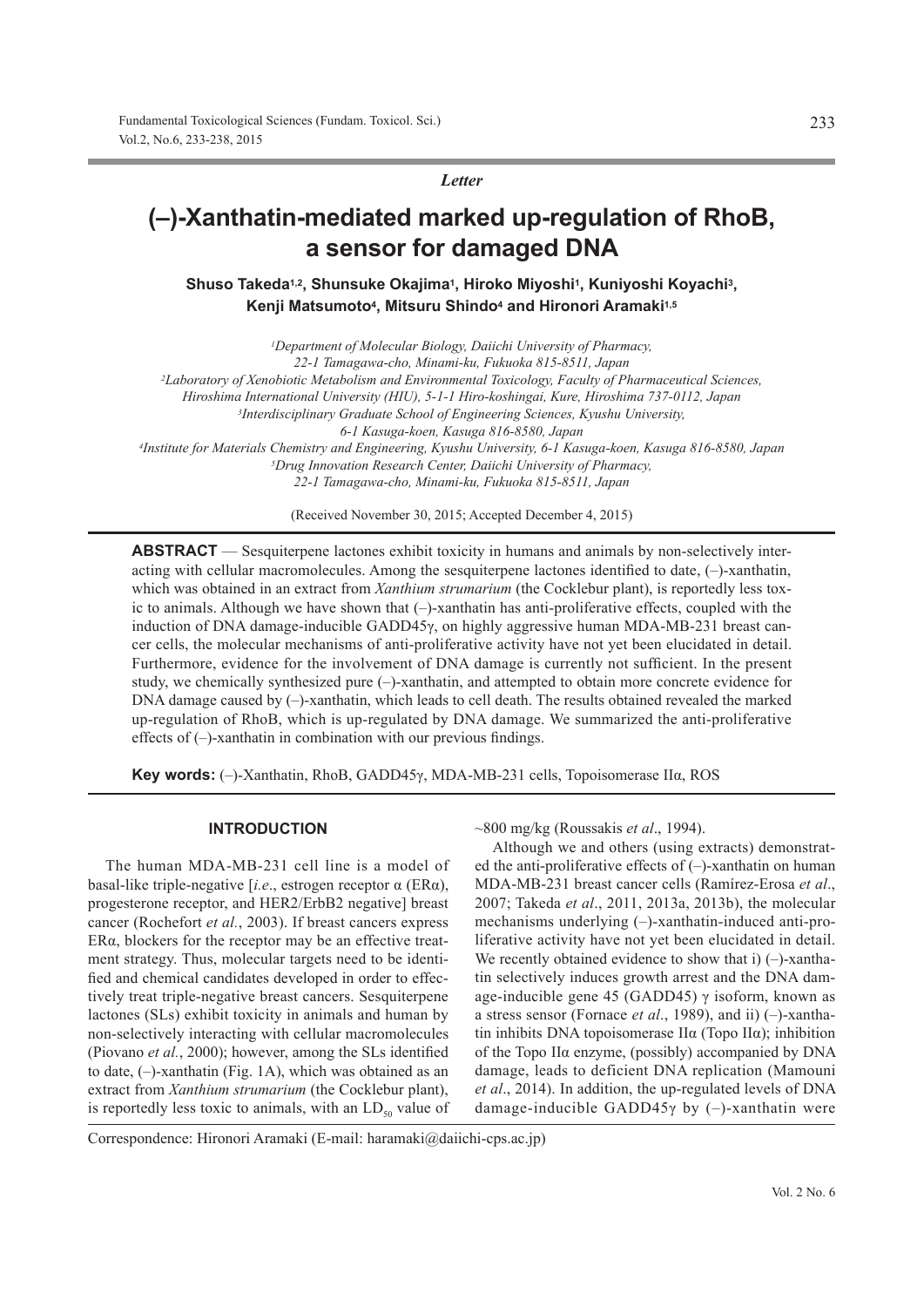



**Fig. 1.** (–)-Xanthatin markedly up-regulates the expression of RhoB. (A, left panel) The chemical structure of (–)-xanthatin is shown. (A, right panel) Effects of (–)-xanthatin on the morphology and viability of highly aggressive human MDA-MB-231 breast cancer cells. The morphology of MDA-MB-231 cells 48 hr after the (–)-xanthatin (10 μM) treatment. Control cells were treated with vehicle alone. (B) Results of the DNA microarray analysis. Data are expressed as a fold change from the vehicle-treated group. MDA-MB-231 cells were treated with vehicle or 10 μM (–)-xanthatin for 48 hr, followed by the isolation of total RNA. The results of GADD45 $\alpha/\beta/\gamma$  in the Figure were taken from a previous study (Takeda *et al.*, 2011) <sup>1)</sup>. (C) RT-PCR analyses (29 cycles) of RhoB levels in MDA-MB-231 cells 48 hr after exposure to 2.5  $\mu$ M (below IC<sub>50</sub>) and 10 μM (beyond IC<sub>50</sub>) (–)-xanthatin. β-Actin was used as the housekeeping gene for RT-PCR.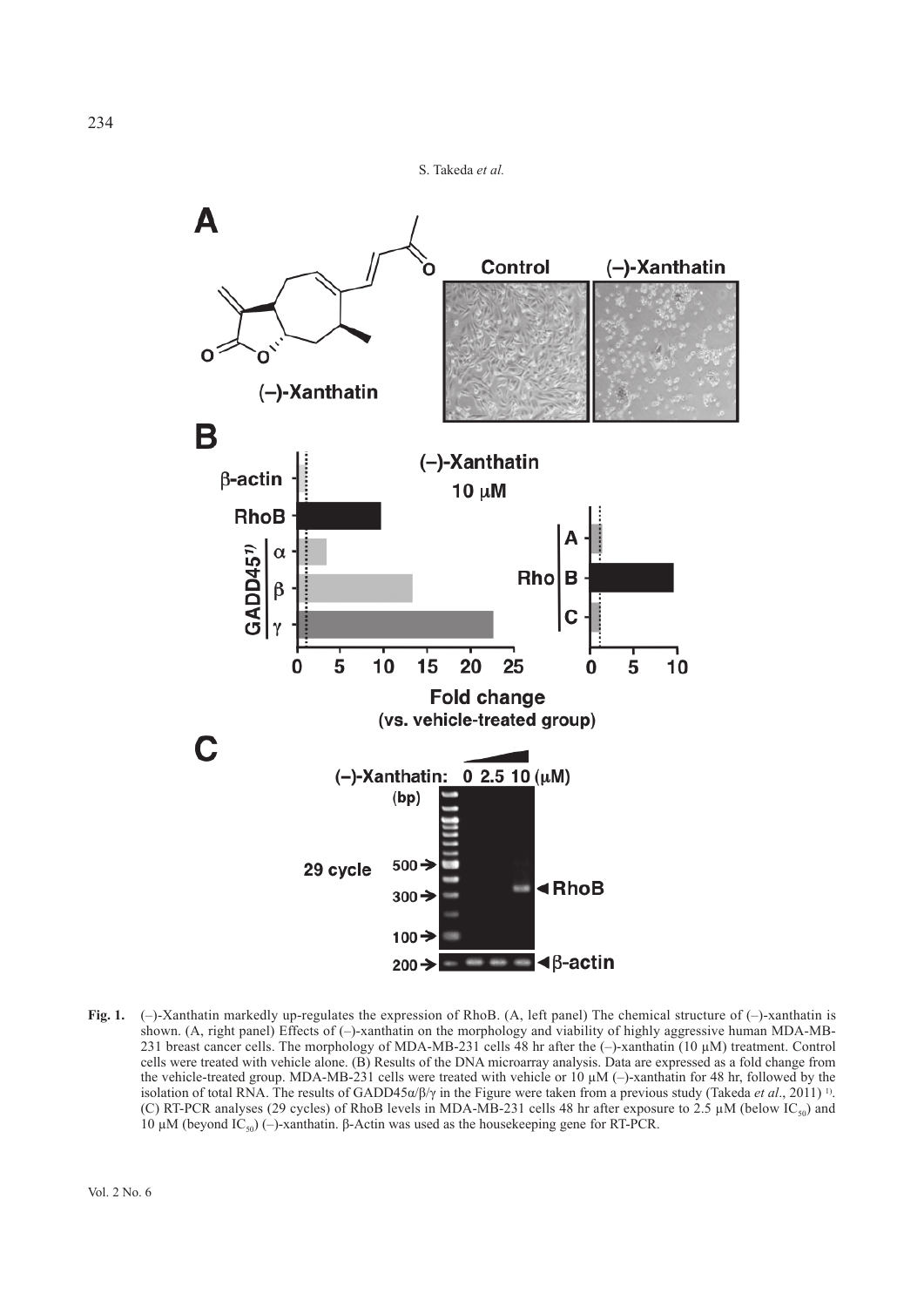returned to control levels by the reactive oxygen species (ROS) scavenger, *N*-acetyl-L-cysteine (NAC). Furthermore, (–)-xanthatin exhibited markedly stronger anti-proliferative activity in MDA-MB-231 cells than etoposide, an established anti-cancer drug (*i.e.*, 5.28 μM vs.  $20.37 \mu M$  for 48 hr), which utilizes mechanisms of both Topo IIα inhibition and ROS production similar to (–)-xanthatin (Takeda *et al*., 2011, 2013a, 2013b). These findings have been implicated in the (–)-xanthatin-mediated cell death response observed in MDA-MD-231 breast cancer cells (Takeda *et al*., 2011, 2013a, 2013b). However, further experimental evidence is needed for DNA damage primed by  $(-)$ -xanthatin.

In the present study, we determined whether  $(-)$ -xanthatin affects the expression of RhoB (ras homolog gene family, member B), which is up-regulated by DNA damage (Fritz *et al*., 1995; Mamouni *et al*., 2014), using chemically synthesized pure (–)-xanthatin (Matsuo *et al*., 2010; Matsumoto *et al*., 2013), but not its extract form. The results obtained showed that among members of the Rho family comprising RhoA, RhoB, and RhoC (Wheeler and Ridley, 2004), (–)-xanthatin strongly up-regulated the expression of the RhoB isoform in a NAC-sensitive manner. We summarized the anti-proliferative effects of (–)-xanthatin in combination with our previous findings (Takeda *et al*., 2011, 2013a, 2013b) (*See* Fig. 3B).

### **MATERIALS AND METHODS**

#### **Materials and cell culture**

(–)-Xanthatin was chemically synthesized according to a previously reported protocol (Matsuo *et al*., 2010; Matsumoto *et al*., 2013), and was purified by HPLC (High-performance liquid chromatography) or column chromatography. Its purity  $(> 95\%)$  was confirmed by <sup>1</sup>H- and <sup>13</sup>C-NMR (Nuclear Magnetic Resonance) spectroscopy. Ring-opened derivatives of (–)-xanthatin were not detected in these analyses (Takeda *et al*., 2011). NAC was purchased from Nacalai Tesque, Inc. (Kyoto, Japan). All other reagents were of analytical grade, commercially available, and used without further purification. Cell culture conditions and methods were performed as described previously (Takeda *et al*., 2011, 2012, 2015) In brief, the human breast cancer cell line, MDA-MB-231 (obtained from the American Type Culture Collection, Rockville, MD, USA), was routinely grown in phenol red-containing minimum essential medium α (Invitrogen, Carlsbad, CA, USA), supplemented with 10 mM HEPES [4-(2-hydroxyethyl)-1-piperazineethanesulfonic acid], 5% fetal bovine serum, 100 U/mL of penicillin, and 100 μg/mL of streptomycin in a humidified incubator, within an atmosphere of  $5\%$  CO<sub>2</sub> at  $37^{\circ}$ C. Prior to the initiation of chemical treatments, the medium was changed to phenol red-free minimum essential medium  $\alpha$ (Invitrogen) supplemented with 10 mM HEPES, 5% dextrin-coated charcoal-treated serum, 100 U/mL of penicillin, and 100 μg/mL of streptomycin. Cultures of approximately 60% confluence in a 100-mm Petri dish were used to perform DNA microarray and RT-PCR analyses. (–)-Xanthatin was prepared in ethanol. Control incubations contained equivalent additions of ethanol.

### **Preparation of total RNA and DNA microarray analyses**

Total RNA was collected from 10 μM (–)-xanthatin or vehicle-treated MDA-MB-231 cells  $(3 \times 10^5 \text{ cells})$ well) 48 hr after exposure using the RNeasy kit (Qiagen, Inc., Hilden, Germany), and was purified using RNeasy/ QIAamp columns (Qiagen, Inc.). Specific gene expression patterns in MDA-MB-231 cells were examined by a DNA microarray analysis and compared with those in vehicle controls (Takeda *et al*., 2011). Total RNA was extracted from both cell types, and the synthesis of complementary DNA (cDNA) and cRNA labeling were conducted using a Low RNA Fluorescent Linear Amplification kit (Agilent, Palo Alto, CA, USA). Overall changes in gene expression were evaluated using a two-color microarray-based gene expression analysis (Takeda *et al*., 2011, 2015). Labeled cRNA [Cy3 to control, Cy5 to (–)-xanthatin] was hybridized to human oligo DNA microarray slides (Agilent) that carried spots for human genes. Specific hybridization was analyzed using a Microarray scanner (Agilent) and evaluated as a scatter-plot graph for gene expression. Hokkaido System Science (Sapporo, Japan) provided assistance with the experiments.

# **Analysis of RhoA, RhoB, RhoC, and β-actin mRNAs by a semiquantitative reverse transcription-polymerase chain reaction (RT-PCR)**

Total RNA was prepared from MDA-MB-231 cells using the RNeasy kit (Qiagen, Inc.) and was purified using RNeasy/QIAamp columns (Qiagen, Inc.). The subsequent synthesis of cDNA (complementary DNA), RT, and PCR was performed using the SuperScript<sup>™</sup> One-Step RT-PCR System with Platinum *Taq* polymerase (Invitrogen). The primers used for PCR were as follows: RhoA (sense), 5'-TCC ATC GAC AGC CCT GAT AGT-3'; RhoA (antisense), 5'-TTC CCA CGT CTA GCT TGC AGA-3'; RhoB (sense), 5'-TCT CAT GTG CTT CTC GGT GGA-3'; RhoB (antisense); 5'-AGC AGT TGA TGC AGC CGT TC-3'; RhoC (sense), 5'-TGC CTC CTC ATC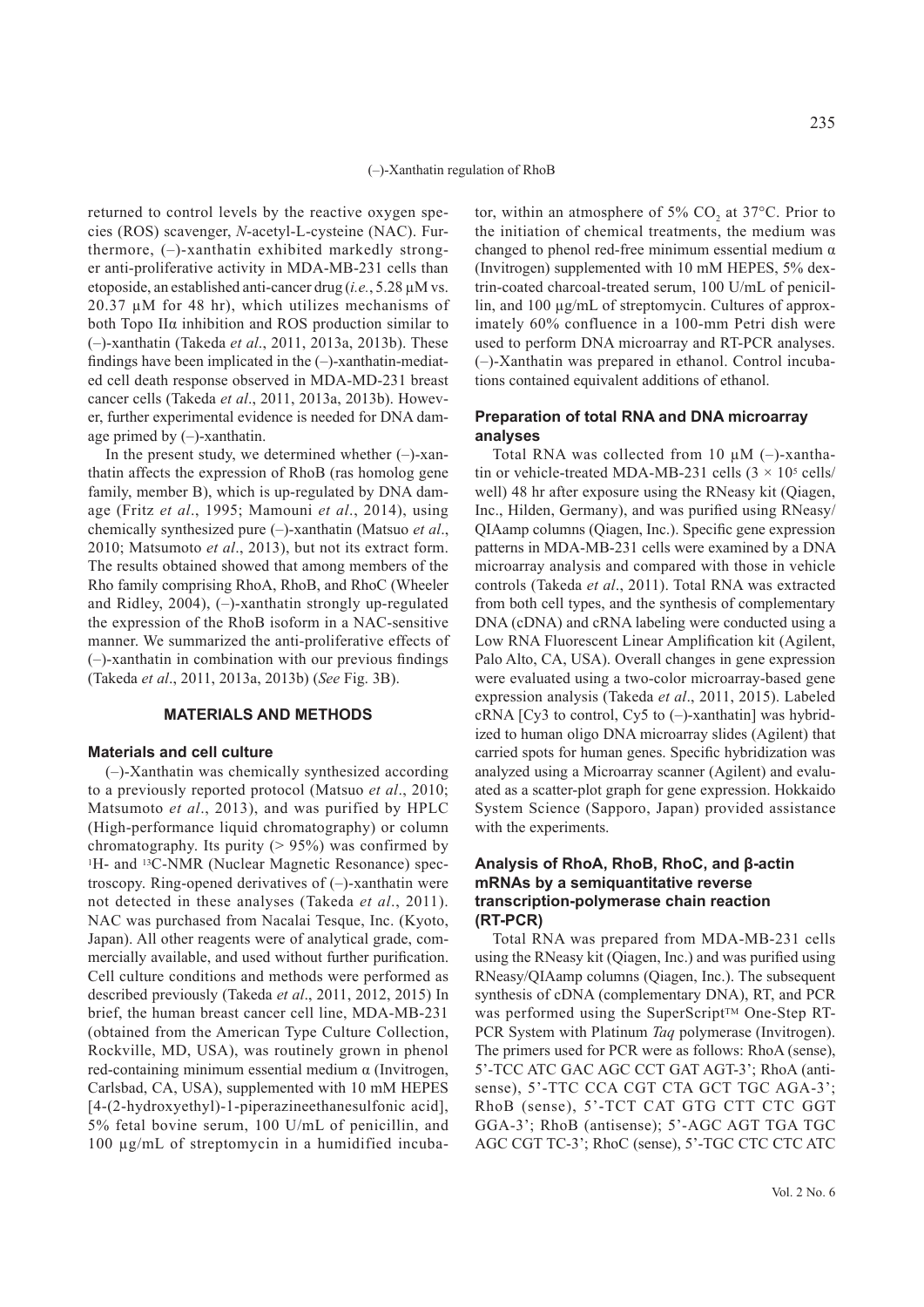GTC TTC AGC-3'; RhoC (antisense), 5'-TCG TCT TGC CTC AGG TCC TTC-3'. PCR primers used for β-actin were taken from previous studies (Steuerwald *et al*., 2000). PCR products were separated by 1.5% agarose gel electrophoresis in Tris-acetate EDTA (ethylenediamine-*N*,*N*,*N*',*N*'-tetraacetic acid) buffer and stained with ethidium bromide. When the RT reaction was omitted, no signal was detected in any of the samples. β-Actin was used as a housekeeping gene for RT-PCR. The quantification of band intensity was performed using ImageJ free software (ver. 1.46r, National Institutes of Health; Bethesda, MD, USA).

## **RESULTS AND DISCUSSION**

MDA-MB-231 cells exhibited a mesenchymallike morphology, a hallmark of tumor aggressiveness (Rochefort *et al.*, 2003; Takeda *et al.*, 2012) (Fig. 1A, right panel; Control). As shown in Fig. 1A (right panel), the morphology of most MDA-MB-231 cells became rounder, with marked cell death  $(\sim10\%$  viability), compared with the vehicle-treated control cells after exposure to 10  $\mu$ M (-)-xanthatin for 48 hr (data not shown) (Takeda *et al*., 2011). We performed a DNA microarray analysis in order to obtain information on the genes responsible for DNA damage, followed by a treatment with 10  $\mu$ M (-)-xanthatin. RhoB was not only more strongly up-regulated than that in the control (9.33 fold), it was also selectively modulated by  $(-)$ -xanthatin among the three Rho isoforms (Fig. 1B). The result of GADD45 $\alpha/\beta/\gamma$  in Fig. 1B (left panel) was taken from a previous study (Takeda *et al*., 2011). The induction of RhoB by (–)-xanthatin was evaluated using a RT-PCR analysis; the expression of RhoB was up-regulated by 10 μM ( $-$ )-xanthatin (Fig. 1C). We then performed a semiquantitative RT-PCR analysis on the expression of RhoA/B/C in MDA-MB-231 cells treated with 2.5 μM (below IC<sub>50</sub>) and 10 μM (beyond IC<sub>50</sub>) (–)-xanthatin. As expected, the RhoB isoform was strongly up-regulated at 10 μM (–)-xanthatin (Fig. 2). Furthermore, the results obtained showed that although RhoC was not affected, the expression of RhoA appeared to be positively stimulated by  $(-)$ -xanthatin (Fig. 2). RhoA inhibits, whereas RhoC enhances cancer cell invasion *in vitro* (Simpson *et al*., 2004; Bellovin *et al*., 2006), and the transcription of RhoB in most tumor-derived cancer cell lines is attenuated due to its potential anti-proliferative roles (Liu *et al*., 2001; Connolly *et al*., 2011). The phenomenon shown in Fig. 2 may be more clearly understood if these findings are applied to our (–)-xanthatin/MDA-MB-231 cells.

As shown in Figs. 1 and 2, RhoB may be one of the

molecular targets of (–)-xanthatin in MDA-MB-231 cells. DNA damage-inducible chemicals, such as farnesyl transferase inhibitors (FTIs), have been shown to elevate RhoB levels (Fritz *et al*., 1995; Liu *et al*., 2001). The quenching of ROS prevented the induction of RhoB by FTI, indicating that RhoB is induced as a result of ROSmediated DNA damage. (–)-Xanthatin utilizes "two biological events" to exert its anti-proliferative effects on MDA-MB-231 cells, namely, i) Topo IIα inhibition (as a catalytic inhibitor) and ii) ROS generation (*See* Takeda *et al*., 2011, 2013a). These activities of (–)-xanthatin mutually evoke DNA damage responses. Thus, since (–)-xanthatin induces the expression of RhoB based on the oxidative DNA damage via the two points, (–)-xanthatin-induced elevations in RhoB may be reduced to control levels by the addition of the ROS scavenger, NAC. An RT-PCR analysis was performed under 32 constant cycles in order to compare control and (–)-xanthatintreated groups in combination with NAC (*See* Fig. 2). As shown in Fig. 3A, in support of the hypothesis described above, the pre-treatment with NAC completely blocked the up-regulated expression of RhoB induced by (–)-xanthatin. This modulation appears to be specific to the RhoB isoform, suggesting that  $(-)$ -xanthatin induces oxidative DNA damage in addition to its catalytic inhibition of Topo IIα (Takeda *et al*., 2013a).

Collectively, the results of the present study suggest that (–)-xanthatin up-regulates the expression of RhoB, which is silenced/maintained at very low levels in MDA-MB-231 cells, and this may result in oxidative DNA dam-



Fig. 2. (-)-Xanthatin up-regulates the expression of RhoB. RT-PCR analyses of the three Rho isoforms A/B/C in MDA-MB-231 cells 48 hr after exposure to 2.5 μM (below IC<sub>50</sub>) and 10  $\mu$ M (beyond IC<sub>50</sub>) (-)-xanthatin. RT-PCR was performed under constant PCR cycles (29, 31, and 33 cycles) as indicated in the Figure.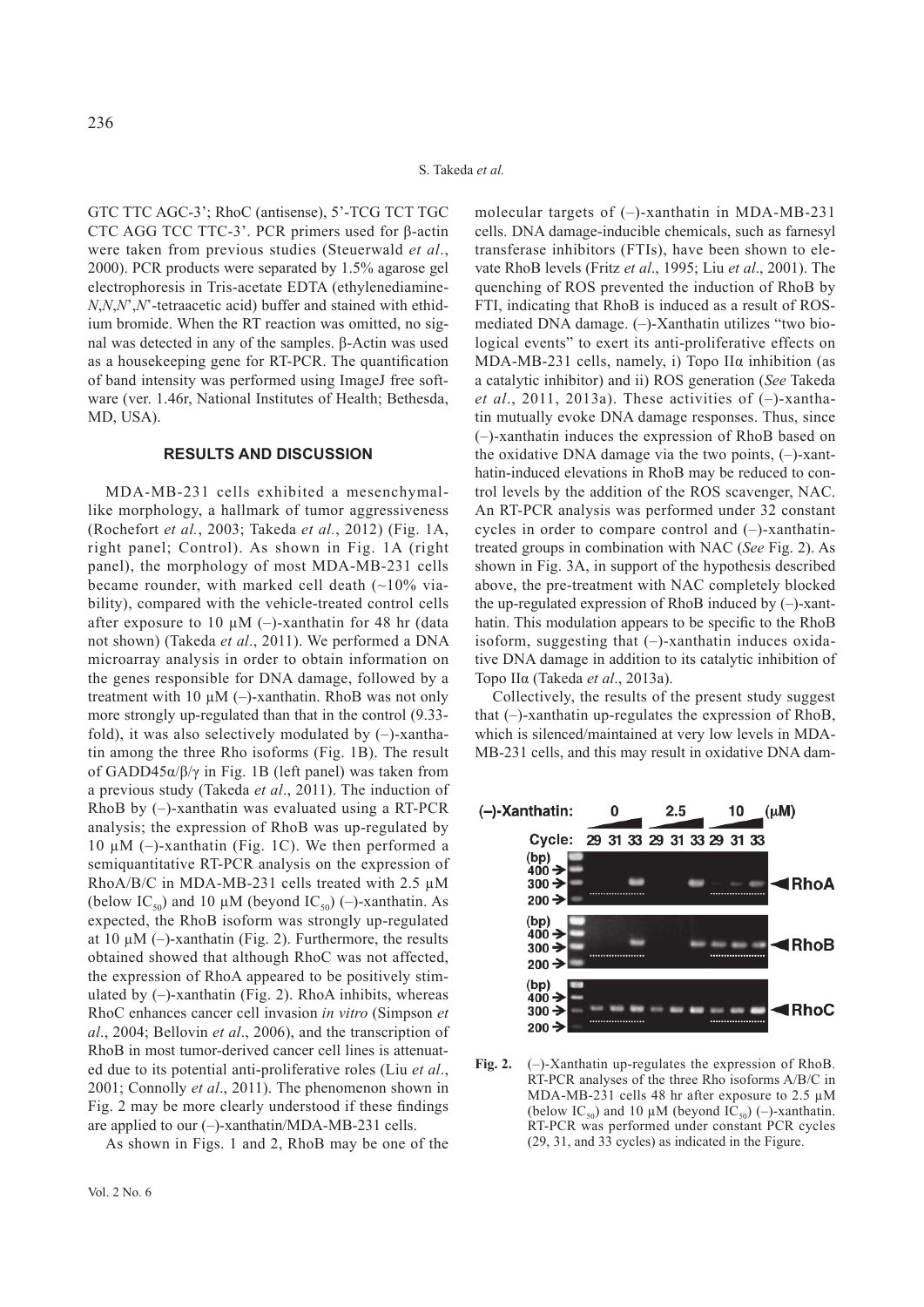(–)-Xanthatin regulation of RhoB



**Fig. 3.** (–)-Xanthatin up-regulates the expression of RhoB in a NAC-sensitive manner. (A) RT-PCR analyses of RhoB levels in MDA-MB-231 cells 48 hr after exposure to 10  $\mu$ M (–)-xanthatin in the presence (+) or absence (–) of 1 mM NAC. NAC was added as a pretreatment 2 hr prior to the addition of (–)-xanthatin. β-Actin was used as a housekeeping gene for RT-PCR. (B) A working model of (–)-xanthatin-produced cell death signaling was described in combination with previous findings (Takeda *et al*., 2011, 2013a, 2013b). As shown in the Figure, (–)-xanthatin inhibits the catalytic activity of Topo IIα, which is coupled with the concomitant production of ROS; GADD45γ, which is up-regulated by DNA damage, may be an execution factor in cell death. Thus, evidence for DNA damage by (-)-xanthatin has not yet been obtained. In the present study, (–)-xanthatin markedly up-regulated the expression of RhoB, a hallmark of DNA damage, in MDA-MB-231 cells, in which its expression was maintained at very low levels, and (-)-xanthatin was shown to evoke oxidative DNA damage in collaboration with Topo IIα inhibition and ROS production because the levels of RhoB induced were affected by NAC, a radical scavenger. "?" in the Figure indicates that the ROS production mechanism(s) by (-)-xanthatin remain unclear.

age in concert with the catalytic inhibition of Topo IIα. Since RhoB itself does not evoke cell death responses, other factor(s) may be responsible (Liu *et al*., 2001). Previous studies on (–)-xanthatin-mediated cell death identified the GADD45γ gene, an established tumor suppressor up-regulated by DNA damage (Ying *et al*., 2005; Zerbini and Liebermann, 2005), as a critical execution factor in cell death (Takeda *et al*., 2011). Thus, (–)-xanthatin may induce RhoB as a hallmark of DNA damage, coupled with GADD45γ (an execution factor) in order to induce anti-proliferative effects, resulting from Topo IIα inhibition and ROS production. We herein "(–)-xanthatin-medi